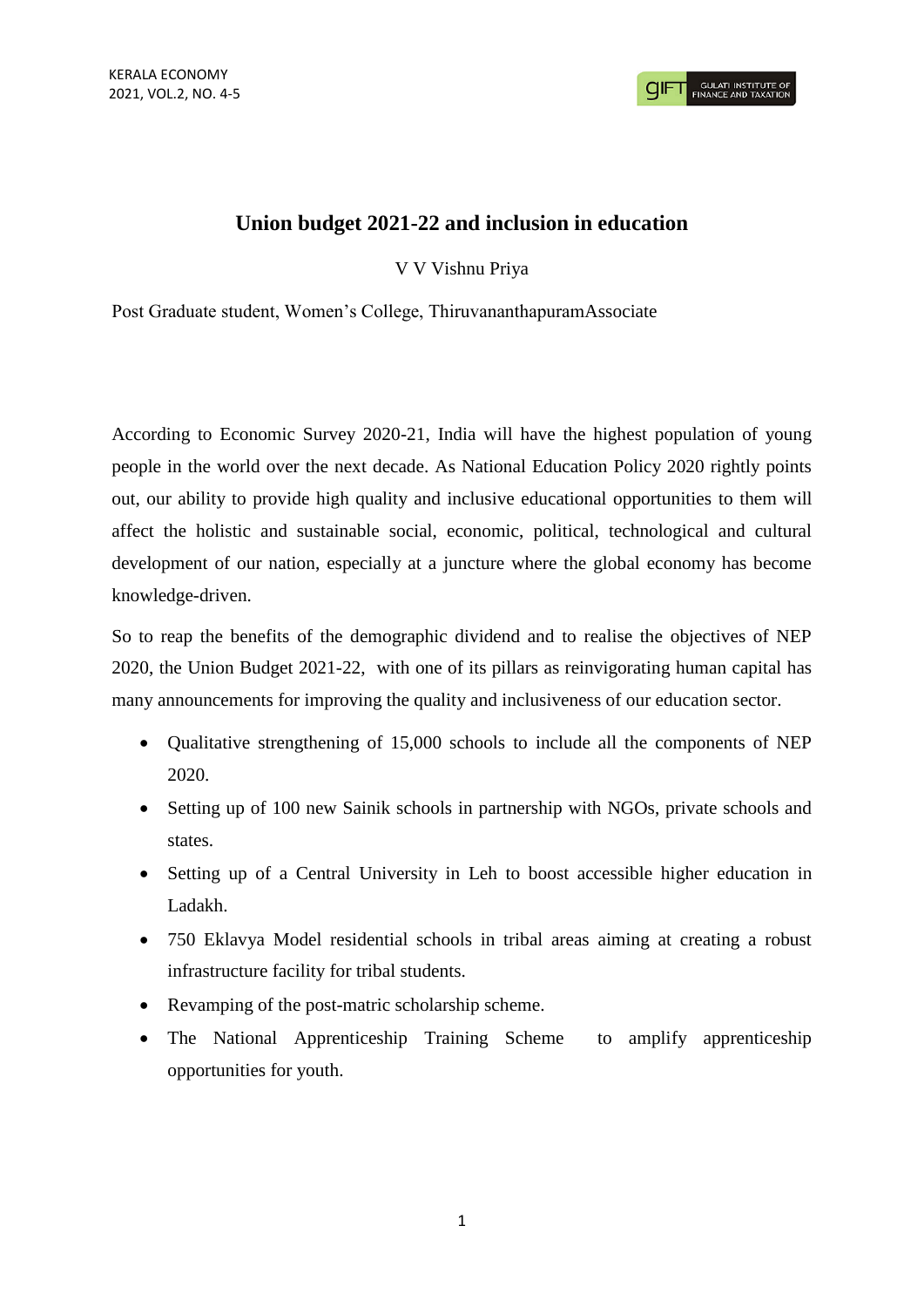KERALA ECONOMY

- An initiative with the UAE to benchmark skilled qualifications, assessment and certifications, accompanied by the deployment of certified workforce.
- A collaborative inter-training programme between India and Japan to facilitate the transfer of Japanese industrial and vocational skills, techniques and knowledge.

In this article, I would like to examine whether the budget is sufficient to realise the ideal of inclusive education in its true sense.

Norwich (2013, p. 2) sees inclusion as representing 'a contemporary mix of the values of equal opportunity, social respect and solidarity'. The UNESCO Salamanca Statement of 1994 was a landmark in inclusive education which advocated Education for All, recognising the necessity and urgency of providing education for all children, young people and adults 'within the regular education system.'

When every NEP since 1968 has asserted that it is imperative for India to spend 6 percent of its GDP on education, the budget allocation for the Ministry of Education has declined by Rs.6086.89 core to Rs.93224.31 crore in 2021-22. Similarly, the monetary allocation for Samagra Shiksha Abhiyaan, launched for the provision of quality school education to all, has decreased to Rs.31050.16 crore from Rs.38750 crore. This needs particular attention in a knowledge-driven global economic scenario, where countries like New Zealand, Colombia, UK, Chile, US etc spend more than 6 percent of its GDP on education.

The closure of educational institutions following the pandemic has led to a rapid surge in the need for online learning. Majority of the students who are socially and economically backward and residents of rural areas could not quickly shift to this online learning mechanism, as a result of the existing sharp digital divide. According to a survey conducted by Oxfam India in Bihar, Jharkhand, Gujarat, Odisha and Uttar Pradesh, more than 80% of parents of students of government schools reported improper delivery of education because of frequent power cuts, poor digital infrastructure, lack of access to digital gadgets and lack of robust internet connectivity. Annual Status of Education Report (ASER) has found out that online learning is available to only 11% of students, only 20 per cent of families with children have access to the Internet and only 11 per cent of households possess any type of computer. The problem is even more severe in rural India, where less than 15 per cent of families have access to digital infrastructure. The fear of limited or no education or the fear of falling behind the peers, the feeling of "othering" and non-belongingness could stimulate the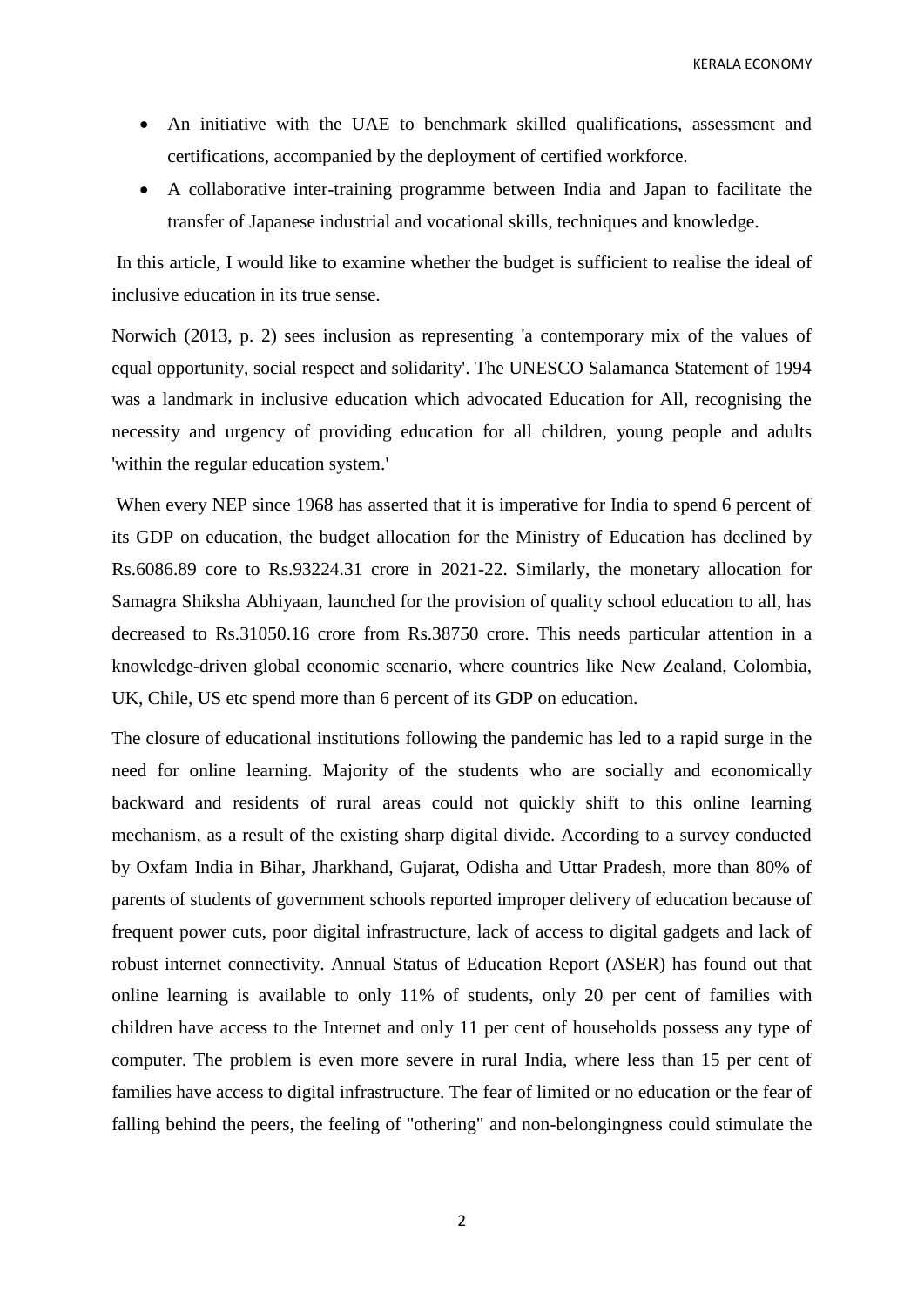students to discontinue their studies or drop out even after the restoration of the normalcy. The budget lacks measures to make impactful and influential digital learning at all levels available for all, irrespective of their social, economic and educational status.

According to Economic Survey 2020-21, the attendance rate in early childhood education, which the NEP 2020 states as a prerequisite, is low and diverging. The lack of entry of new children in schools is likely to increase and the age specific attendance ratio ( ASAR) is likely to decline following the pandemic induced poverty, fear of the virus, fear of falling behind the peers due to the digital schism, lack of support in homes to aid digital learning etc. The interventions towards retention of students are almost absent in the budget.

There is no budgetary provision for mainstreaming out of school children marginalized by poverty, gender,caste and disability through special learning centres. NSSO's household survey affirms the existence of 3.2 crore out of school children in India which UNESCO has projected to double due to the pandemic.

Even when girls have been disproportionately affected due to the pandemic and the subsequent closure of educational institutions (UNESCO), the budget for National Scheme for Incentive to Girls for Secondary Education has been slashed by Rs.100 crore. There has been complete "budgetary silence" in addressing the gender gaps in literacy rate attainment. Female literacy remained below national average among various social groups of SC, ST and OBC. The literacy rate among transgenders or initiatives for its improvement have not found a place in the economic survey or budget of the world's largest democratic country even in the 21st century. The superstitions emanating from the patriarchal social structure embody women as the torchbearers of family's dignity, leading to mobility restrictions after puberty, early marriages and ultimately discontinuation of education. These questions of gender politics in the economics of education have remained largely unanswered in the Union Budget 2021-22. (Table 1)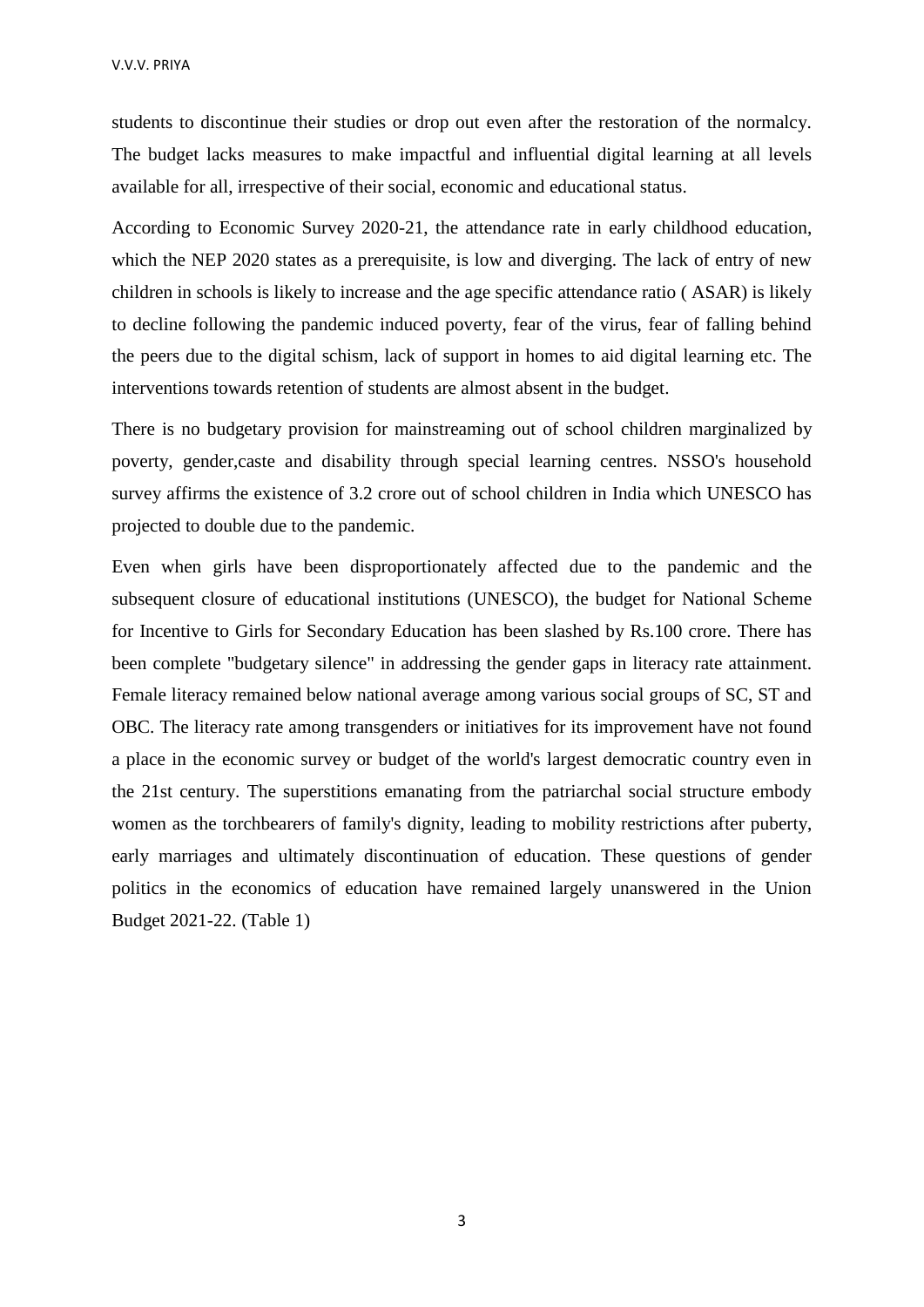KERALA ECONOMY

| Category     | $Rural + Urban$ |        |
|--------------|-----------------|--------|
| Social group | Male            | Female |
| <b>ST</b>    | 77.5            | 61.3   |
| <b>SC</b>    | 80.3            | 63.9   |
| <b>OBC</b>   | 84.4            | 68.9   |
| Others       | 90.8            | 80.6   |
| All          | 84.7            | 70.3   |

**Table 1:** Percentage of literates ( age 7 years and above) by social groups in 2017-18

Source: NSS Report 585: Households' Social Consumption on Education in India, 2017-18

Research studies support that the access to bare necessities through its possible linkages can positively impact educational indicators as well. For instance, water hauling, a daily activity, consumes substantial time and effort of a household. It is found that water hauling activity is negatively associated with the girls' school attendance (Nauges and Strand, 2011; Sekhri, 2013). Access to latrine in schools substantially increases enrolment of pubescent-age girls (Adukia, 2016). There is a strong correlation between electricity consumption per capita and higher scores on the education index across countries (Makoto and Nakata, 2008). The budget has failed to explore the relation between BNI levels and education indicators.

According to reports, a large scale reverse migration from private schools to government schools would be experienced due to the current financial crisis inflicted on families and households by the pandemic. Large scale nationwide schemes to mitigate the infrastructural bottlenecks in government schools to handle this large scale reverse migration and make the schools inclusive beyond the politics of gender, caste etc have been absent in the budget. Among the government schools in India, only 20.7 per cent have computer, 67.4 per cent have electricity connection, 74.2 per cent have ramps and 14.8 per cent have incinerator.

One in every six children within the age group of four to 10 years experience serious neurodevelopmental and behavioural issues and emotional difficulties. The students with learning difficulties and differently abled students have even more serious problems due to constrained learning atmospheres and enforced restrictions in their learning environments. Except for the standardisation of Indian sign language, the budget is devoid of measures to make learning more engaging and easy for them. According to studies, adolescents face acute and chronic stress due to ineffective online learning mechanism leading to anxiety disorders,

4